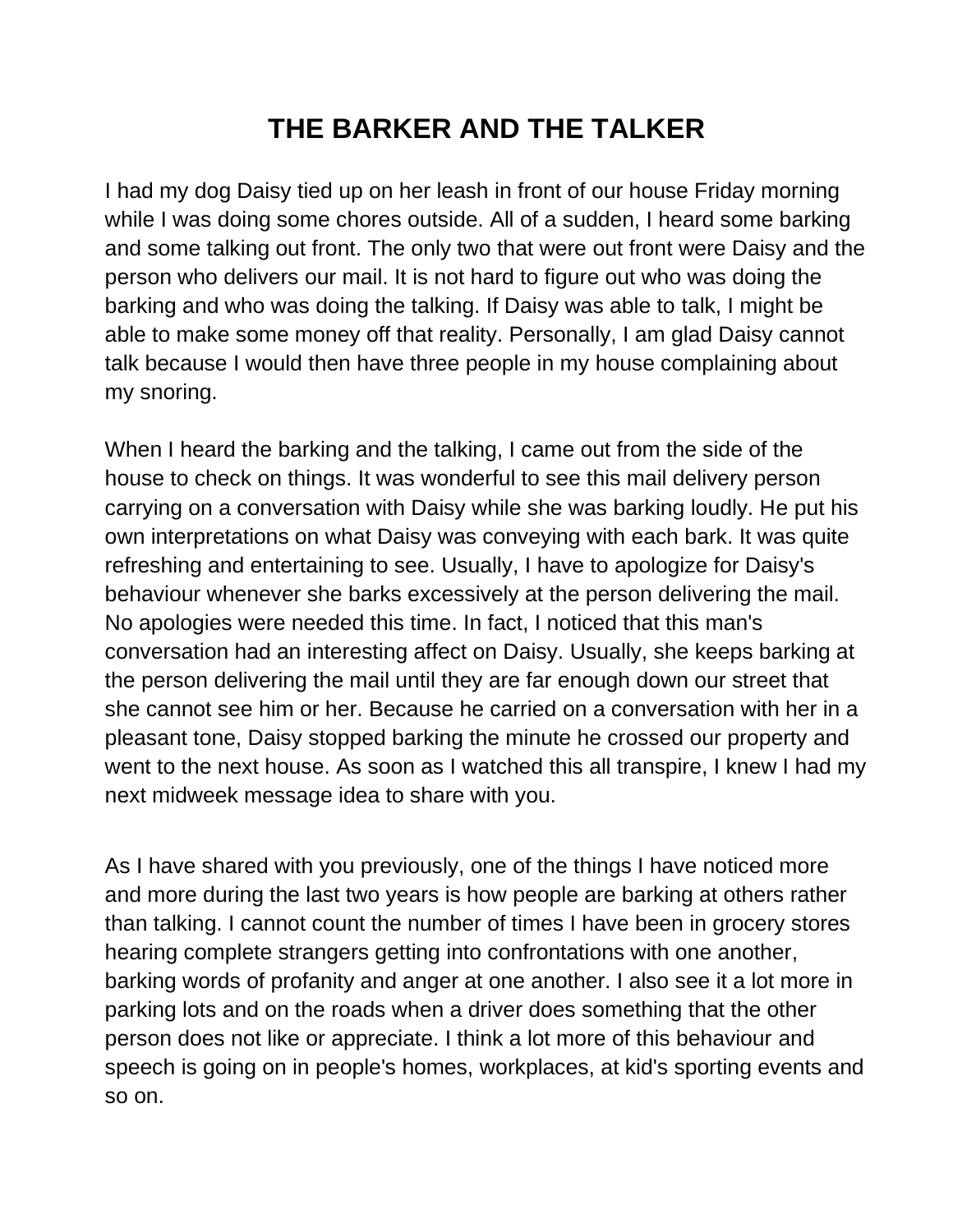The pandemic has resulted in many people becoming less patient with others and responding in a manner like my dog Daisy does with the person delivering the mail: barking in an aggressive nature. Have the frustrations and effects of these past two years made you become more of a barker than a talker? Do you find yourself losing your patience quicker with others in certain situations? Do you find yourself saying things or using words that come across as barking and angry toward others? If you have been noticing this about yourself perhaps you can find help to change this behaviour from two sources.

First, we need to consider how God views us when we bark at others rather than talk in kindness. God considers barking to be foolish on our part. When we truly think about it, how wise is it for us to bark words of anger and unkindness toward others. This kind of behaviour on our part just intensifies the situation and makes it very volatile and hurtful. God encourages us to seek His wisdom from above to avoid making this foolish mistake so that we can talk in a gentler, kinder manner instead. This advice is found in James 3:17-18:

## **But the wisdom from above is first of all pure. It is also peace loving, gentle at times, and willing to yield to others. It is full of mercy and good deeds. It shows no favoritism and is always sincere. And those who are peacemakers will plant seeds of peace and reap a harvest of righteousness.**

This passage from James is a reminder to us that a person's true wisdom is measured by their character that is revealed by what they say and how they act or behave. Instead of barking and making a situation worse, God encourages us to seek His wisdom and talk with words that sow peace, love, and gentleness instead. This will be a much wiser reaction on our part that may not only plant seeds of peace into the situation but result in blessings. Whether we receive a blessing from the other person by talking rather than barking at them we will not know for sure until we try. What we do know for sure is God will bless us for doing so. We find this guarantee and promise in the Beatitudes: